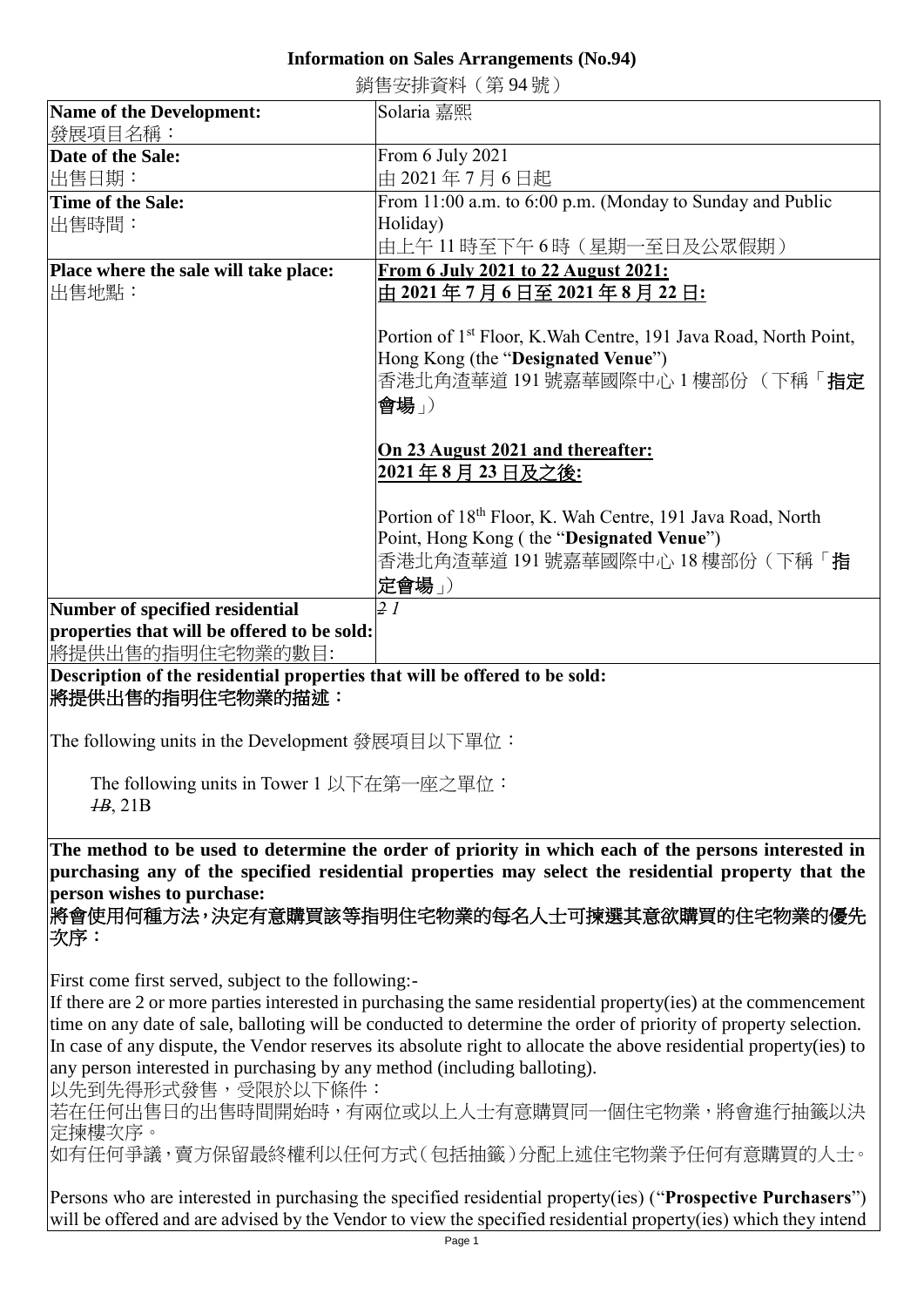to purchase before selection and purchase of any of the specified residential property(ies). For details please refer to paragraph (c) of "Other matters" below.

賣方將安排並建議有意購買指明住宅物業之人士 (「準買家」) 在選購任何指明住宅物業前,參觀其意 欲購買的指明住宅物業。詳情請見下文「其他事項」之(c)項。

**The method to be used, where 2 or more persons are interested in purchasing a particular specified residential property, to determine the order of priority in which each of those persons may proceed with the purchase:**

在有兩人或多於兩人有意購買同一個指明住宅物業的情況下,將會使用何種方法決定每名該等人士可 購買該物業的優先次序:

Please refer to the above method. 請參照上述方法。

Prospective Purchasers will be offered and are advised by the Vendor to view the specified residential property(ies) which they intend to purchase before selection and purchase of any of the specified residential property(ies). For details please refer to paragraph (c) of "Other matters" below.

賣方將安排並建議準買家在選購任何指明住宅物業前,參觀其意欲購買的指明住宅物業。詳情請見下 文「其他事項」之(c)項。

## **Other matters:** 其他事項:

(a). The sale of the specified residential properties offered to be sold under this Information on Sales Arrangements is subject to availability. Please note that the Vendor's admittance of any person to the Designated Venue or the waiting queue thereof does not guarantee that the person will be able to purchase any specified residential property.

將按本銷售安排資料提供出售的指明住宅物業售完即止。任何人士獲賣方批准進入指定會場或獲 賣方接受輪候,均不保證該人士能購得任何指明住宅物業,敬希注意。

- (b). Person interested in purchasing must personally attend the Designated Venue to select the specified residential property(ies) that the person wishes to purchase. The Vendor does not accept any person interested in purchasing having queued up before the Time of the Sale on any Date of the Sale. 有意認購的人士必須親臨指定會場揀選其意欲購買的指明住宅物業。賣方不接受於任何出售日期 出售時間前在場輪候之任何有意認購的人士。
- (c). On or before the First Date of Sale and subject to any arrangement of the Vendor from time to time, Prospective Purchasers will be offered and are advised by the Vendor to view the specified residential property(ies) which they intend to purchase before selection and purchase of any of the specified residential property(ies). In order to maintain order at the Designated Venue and to ensure the smoothness of the selection procedures, after Prospective Purchasers have selected the specified residential property(ies), the Prospective Purchasers shall sign the preliminary agreement for sale and purchase of such specified residential property(ies) forthwith. All Prospective Purchasers are therefore advised to make prior arrangements and view the specified residential property(ies) before the selection of that specified residential property(ies).

在出售首日或之前及受制於賣方不時之任何安排,賣方將安排並建議準買家在選購任何指明住 宅物業前,參觀其意欲購買的指明住宅物業。為維持指定會場的秩序及確保揀選程序順暢,於 準買家揀選指明住宅物業後,準買家須要隨即簽署該指明住宅物業之臨時買賣合約。特此建議 所有準買家於揀選指明住宅物業前先作安排並參觀該指明住宅物業。

**Hard copies of a document containing information on the above sales arrangements are available for collection by the general public free of charge at:** 載有上述銷售安排的資料的文件印本於以下地點可供公眾免費領取:

**From 2 July 2021 to 22 August 2021:** 由 **2021** 年 **7** 月 **2** 日至 **2021** 年 **8** 月 **22** 日**:**